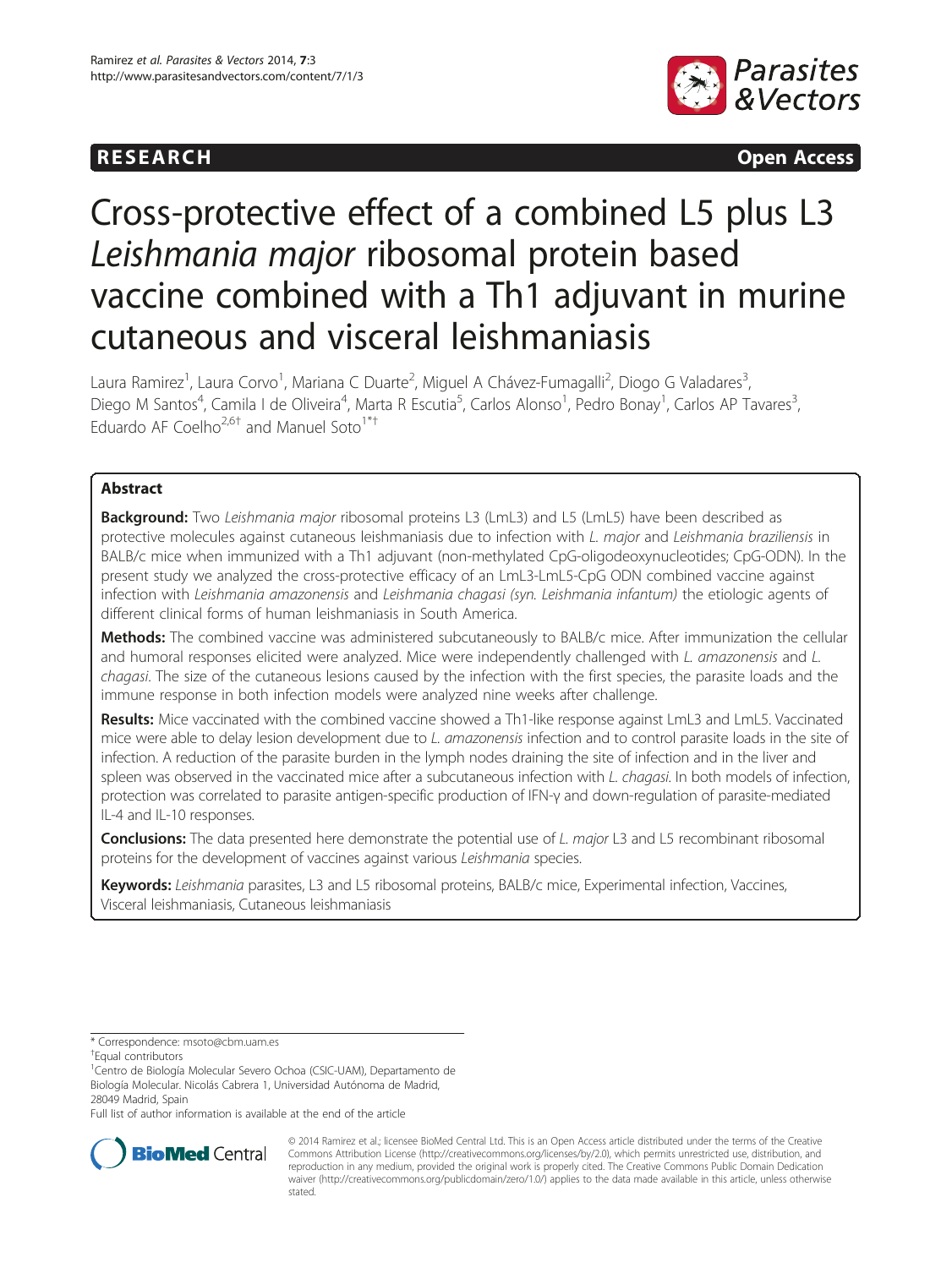# Background

Infection with different species from the genus Leishmania can cause a variety of clinical symptoms known globally as leishmaniasis [\[1\]](#page-9-0). Although some veterinary vaccines against leishmaniasis are now available [[2](#page-9-0)-[4\]](#page-9-0) no vaccine has been developed for humans. During the last few years some advances in the development of vaccines against leishmaniasis have been carried out [[5\]](#page-9-0). Given that first generation vaccines using crude parasite antigens were unable to induce protection [[6\]](#page-9-0) two main strategies have been explored for the development of anti-Leishmania vaccines. The first one employ live vaccines composed of molecularly modified attenuated parasites (leishmanization) to induce protective anti-Leishmania immune responses [[7,8](#page-9-0)]. Alternatively, second generation vaccines are based on the use of parasite protein fractions [\[9,10\]](#page-9-0) or individual parasite antigens [\[11](#page-9-0)]. Although some of these second generation vaccines are currently used in human clinical trials [\[12\]](#page-9-0) the screening of new candidates will help to further increase the prophylactic efficacy of a Leishmania vaccine. It has been proposed that combination of different parasite antigens may help to attain a vaccine containing the most appropriate protective characteristics [[5](#page-9-0)]. In addition, since multiple Leishmania species are distributed in the same or adjacent geographical regions [\[13\]](#page-9-0) it would be desirable to develop vaccines containing candidates capable of inducing protection against the infection caused by various Leishmania species. One example of this situation is South America where the leishmaniasis disease ranges from visceral forms (VL) caused by Leishmania chagasi (syn. Leishmania infantum [\[14\]](#page-9-0)) infection, to cutaneous forms (CL) caused by infection with different parasite species such as Leishmania braziliensis, Leishmania. pifanoi and Leishmania amazonensis. All these species can coexist in different geographical regions [[13](#page-9-0)]. Thus, to be effective as a human vaccine against leishmaniasis its components should be shared by different parasite species and, prior to its use in humans, the protective efficacy of these candidates should be analyzed in different models of experimental leishmaniasis.

Examples of such vaccine preparations are those based on parasite ribosomal proteins. It has been demonstrated that a preparation of biochemically purified Leishmania ribosomal proteins (LRP) administered in combination with Th1 inducing adjuvants conferred protection against the challenge with different parasite species: L. amazonensis and L. chagasi [\[15\]](#page-9-0) or L. major promastigotes [\[16\]](#page-9-0). Also, vaccinated and protected BALB/c mice were able to control the disease due to a secondary parasite challenge [[17\]](#page-9-0). It was recently reported that two of the large subunit constituents of *L. major* ribosomes L3 or L5, expressed as recombinant proteins (LmL3 and LmL5) and administered independently or in combination (always in the presence of a Th1 adjuvant such as nonmethylated CpG-oligodeoxynucleotides; CpG-ODN) were able to control the outcome of infection in an experimental model of American CL, namely BALB/c mice infected with L. braziliensis [[18\]](#page-9-0). Globally, it was found that protection was associated with both, the induction of LRP-, LmL3- or LmL5-specific IFN-γ mediated responses and the control of the antigen dependent production of the susceptibility associated cytokines IL-10 and IL-4 [\[19](#page-9-0)].

The first objective of the study was to analyze the immunogenic properties of a vaccine combining the LmL3 and LmL5 recombinant proteins and CpG-ODN as adjuvant in BALB/c mice. The second objective was to study the combined vaccine prophylactic properties, challenging immunized mice with two different Leishmania species: L. amazonensis and L. chagasi. The potential mechanism of the combined vaccine-induced observed protection was also investigated and is consistent with the maintenance of the Th1-like response against the LmL3 and LmL5 antigens induced by vaccination after infection.

# Methods

### Antigens and adjuvant

Soluble Leishmania antigenic (SLA) extract was prepared from stationary-phase promastigotes of L. major, L. chagasi and L. amazonensis as previously described [\[20\]](#page-9-0). L. major ribosomal proteins (LRP) or mouse ribosomal proteins (MRP) were prepared from logarithmic-phase promastigotes of L. major and RAW 264.7 murine macrophage cells, respectively, as previously described in [[10\]](#page-9-0).

LmL3 and LmL5 recombinant proteins were overexpressed in Escherichia coli (M15 strain), purified under denaturing conditions onto Ni-nitrilotriacetic-acid-agarose columns (Qiagen, Hilden, Germany) and refolded on the affinity column, as described in [[21](#page-9-0)]. Polymyxin-agarose columns (Sigma, St. Louis. MO, USA) were employed to remove residual endotoxin content (<10 ng of LPS per 1 mg of recombinant protein, measured by the Quantitative Chromogenic Limulus Amebocyte Assay QCL-1000 (BioWhittaker, MD, USA)).

Phosphorothioate-modified CpG-ODN (5′-TCAACGT TGA-3′ and 5′- GCTAGACGTTAGCGT-3′) were synthesized by Isogen Life Science B.V. (De Meern, The Netherlands) and employed for their capacity to induce Th1 responses in mice when immunized with different leishmanial antigenic preparations [\[16,22](#page-9-0)].

# Immunization, challenge infection, cutaneous lesion development and parasite quantitation

The Bioethical Committee of the Consejo Superior de Investigaciones Científicas (CEEA-11/046) and the Universidad Autónoma de Madrid (CEI 21–443) in Spain and the Animal Use Committee of the Federal University of Minas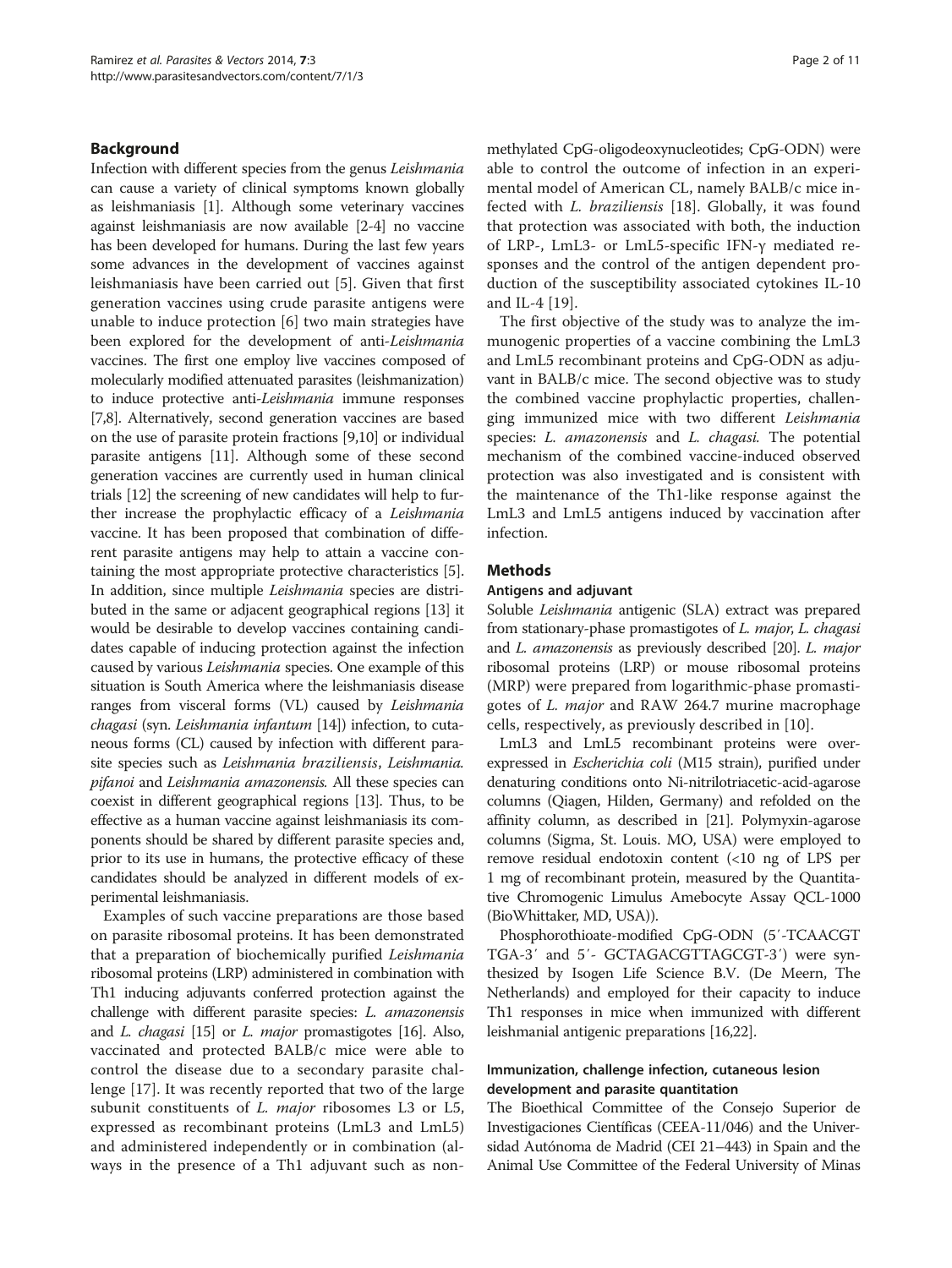Gerais (CEUA; 047/2009) in Brazil approved the experimental. Mice  $(n = 4 \text{ or } 5)$  were subcutaneously (s.c.) immunized in their left hind footpads with a mixture of the LmL3 and LmL5 recombinant proteins (6 μg each) plus 25 μg of each CpG-ODN (combined vaccine). As control groups, mice (n = 4 or 5) were inoculated with 25 μg of each CpG-ODN or with saline (PBS; vaccine diluent). Each group was boosted two and four weeks later with the same dose. For challenge, immunized mice were s.c. infected, into the right hind footpad, with  $1 \times 10^7$  stationary-phase promastigotes of L. chagasi (n = 4, per group) or with  $1 \times 10^6$ stationary-phase promastigotes of L. amazonensis  $(n = 4)$ per group). In mice infected with L. amazonensis, footpad swelling was measured with a metric caliper (the thickness of the left footpad minus thickness of the right footpad is shown). At week nine post-challenge all animals were sacrificed. For parasite load determination, the footpads of mice infected with *L. amazonensis* were taken and weighed before their individual processing. In addition the whole spleen, liver and the single popliteal lymph node draining the site of infection (DLN, right leg) of mice s.c. infected with *L. chagasi* were collected and independently processed as follows. Samples were mechanically homogenized in complete Schneider's medium (Schneider's medium (Sigma) supplemented with 20% heat-inactivated fetal bovine serum (FBS, Sigma), 20 mM L-glutamine, 200 U/ml penicillin, 100 μg/ml streptomycin and 50 μg/ml gentamicin) and filtered using a cell strainer (70-μm pore size). Each homogenized sample tissue was serially diluted in a 96-well flat-bottomed microtiter plate containing the same medium (in triplicates). The number of viable parasites (by mg of tissue for the footpads and by organ in the spleen, liver and DLN) was determined from the highest dilution at which promastigotes could be grown with up to 10 days of incubation at 25°C as previously described [[23](#page-9-0)].

# Mice and parasites

Female BALB/c mice (6–8 weeks old) were purchased from Harlan (BCN, Spain) or from the Institute of Biological Sciences, ICB, Federal University of Minas Gerais (Belo Horizonte, Brazil). First, the immunization procedure was carried out using a total number of 15 mice (5 mice immunized with saline, 5 mice immunized with the adjuvant and 5 mice immunized with the combined vaccine). Mice were euthanized one month after the last immunization for the analysis of the immune response elicited by vaccination. Next, mice were immunized subcutaneously with the combined vaccine  $(n = 12)$ , with the vaccine diluent  $(n = 12)$  or with the vaccine adjuvant  $(n = 12)$ . One month after vaccination, 4 mice per group were euthanized to test the reproducibility of the vaccine induced response. The remaining animals were infected s.c. with *L. amazonensis* ( $n = 4$  mice per group) or L. *chagasi*  $(n = 4$  per group) to analyze the effect of vaccination in leishmaniasis progression. This last assay was reproduced using the same number of mice.

Regarding parasites, L. major clone V1 (MHOM/IL/80/ Friedlin), L. chagasi (MOM/BR/1970/BH46) and L. amazonensis (IFLA/BR/1967/PH-8) parasites were grown at 25°C in complete Schneider's medium.

# Cytokine production

Spleen cells obtained from each mouse were seeded and independently cultured in RPMI complete medium at  $5 \times 10^{6}$  cells per ml (RPMI medium (Sigma) supplemented with 10% heat-inactivated FBS, 20 mM L-glutamine, 200 U/ml penicillin, 100 μg/ml streptomycin and 50 μg/ml gentamicin) during 48 h at  $37^{\circ}$ C in 5% CO<sub>2</sub> alone or with some of the next stimuli: recombinant LmL3 (12 μg/ml), recombinant LmL5 (12 μg/ml), SLA (from the indicated species,  $12 \mu g/ml$ , LmLRP  $(12 \mu g/ml)$  and MRP  $(12 \mu g/ml)$ . The release of IFN-γ, IL-10 and IL-4 was measured in culture supernatants by sandwich ELISA using monoclonal antibodies specific for mouse cytokines (capture and detection) provided in commercial kits (Pharmingen, San Diego, CA, USA), following the manufacturer's instructions.

# Analysis of the humoral responses

Animals ( $n = 4$  per group) were bled four weeks after the last immunization and nine weeks after challenge and the anti-LmL3-, anti-LmL5- or anti-SLA specific IgG1 and IgG2a antibodies present in the sera were measured by ELISA, as described elsewhere [\[20\]](#page-9-0). Briefly, 96-well plates (Becton Dickinson, Franklin Lakes, NJ, USA) were sensitized with the recombinant proteins or SLA (from the indicated species) at 10 μg/ml (each one) in PBS (100 μl/well) for 16 h at 4°C. Plates were blocked with PBS-10% bovine serum albumin at 37°C for 1 h and treated with 1/200 dilutions of mouse serum samples for 2 h at 37°C. Peroxidase-conjugated anti-mouse IgG1 or IgG2a isotype (Sigma) was diluted at 1:5,000 (for recombinant proteins) or 1:10,000 (for SLA) and added for 1 h at 37°C. Reactions were developed by incubation with  $H<sub>2</sub>O<sub>2</sub>$  and O-phenylenediamine. Optical densities were read at 492 nanometers in a spectrophotometer (Molecular Devices, Spectra Max Plus, Concord, Canada).

# Statistical analysis

Statistical analysis with the vaccinated and infected mice was performed by a two-tailed Student's t-test. Differences were considered significant when  $P < 0.05$ .

# Results and discussion

# Immunogenicity of the LmL3 + LmL5 + CpG-ODN combined vaccine in BALB/c mice

Since combination of different parasite protective antigens have been defined as an adequate strategy for Leishmania vaccine development [\[24,25\]](#page-9-0) we decided to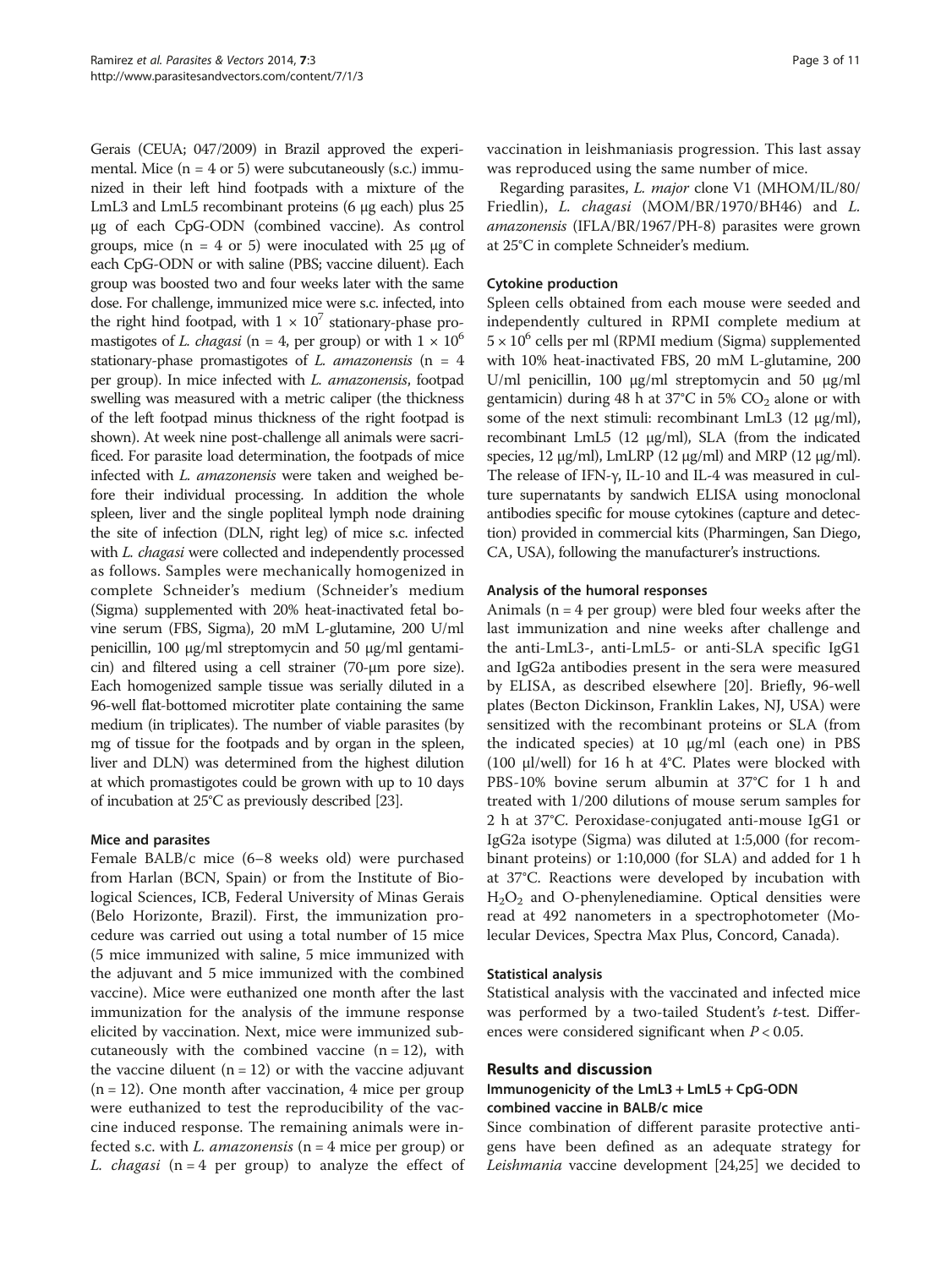<span id="page-3-0"></span>test a LmL3 + LmL5 + CpG-ODN combined vaccine based on the observation that both proteins were able to induce protection against murine CL due to L. major infection [[19](#page-9-0)]. Moreover, administration of the CpG-ODN adjuvant combined with these antigens as single or combined vaccines induced a robust protection in mice against infection with a mixture of *L. braziliensis* stationary-phase promastigotes and insect vector saliva, while no protection was observed when animals were only treated with CpG-ODN [[19](#page-9-0)]. However, the immune response elicited against the antigens by their co-administration was not analyzed in that work.

From an immunological point of view, we show that spleen cells from mice immunized with the combined

vaccine were able to secrete LmL3- and LmL5-specific IFN-γ, since significantly higher levels of this cytokine were found in the culture supernatants after stimulation with these antigens, when compared with the culture supernatants established from control mice, namely saline  $(P = 0.0006$  for LmL3 and  $P = 0.0002$  for LmL5) and CpG-ODN groups  $(P = 0.0002$  for both antigens) (Figure 1A). The presence of the CpG-ODN, an agonist of the TLR9 [[26](#page-9-0)] that confers a Th1-related long-term immunity and protection when combined with different leishmanial antigens [\[22\]](#page-9-0) was essential for the stimulation of the antigen specific IFN-γ response, since low levels of this cytokine were produced when the LmL3 + LmL5 proteins were coadministered in the absence of the adjuvant (not shown).



cultures were established four weeks after the last vaccine dose and maintained for 48 h at 37°C, 5% CO2. As control, spleen cell cultures from mice immunized with the vaccine diluent (Saline) and the CpG-ODN adjuvant (CpG) were prepared at the same time. Splenocytes were grown without stimulus (medium; background control) or independently stimulated with the recombinant LmL3 or LmL5 proteins (at 12 μg/ml each one), with Soluble L. major Antigen (LmSLA), L. major Ribosomal Proteins (LmLRP) or Mouse Ribosomal Proteins (MRP) (at 12 μg/ml for each extract). (A) IFN-γ, (B) IL-10 and (C) IL-4 levels were assessed by ELISA in culture supernatants. Each bar represents the mean + standard deviation (SD) of data from five individual mice. \* P < 0.05; significant cytokine production increase between LmL3 + LmL5 + CpG-ODN vaccinated mice and both control groups. (D) IgG1 and IgG2a antibodies against LmL3, LmL5, SLA, LRP and MRP were measured in serum samples from the three mice groups. Samples were obtained four weeks after the last vaccine dose and individually tested by ELISA at 1/200 dilution. Each bar represents the mean + SD of data from five individual mice. \* P < 0.05; significant increase in the optical density between LmL3 + LmL5 + CpG-ODN vaccinated mice and both control groups. Data shown are representative of at least two independent experiments with similar results.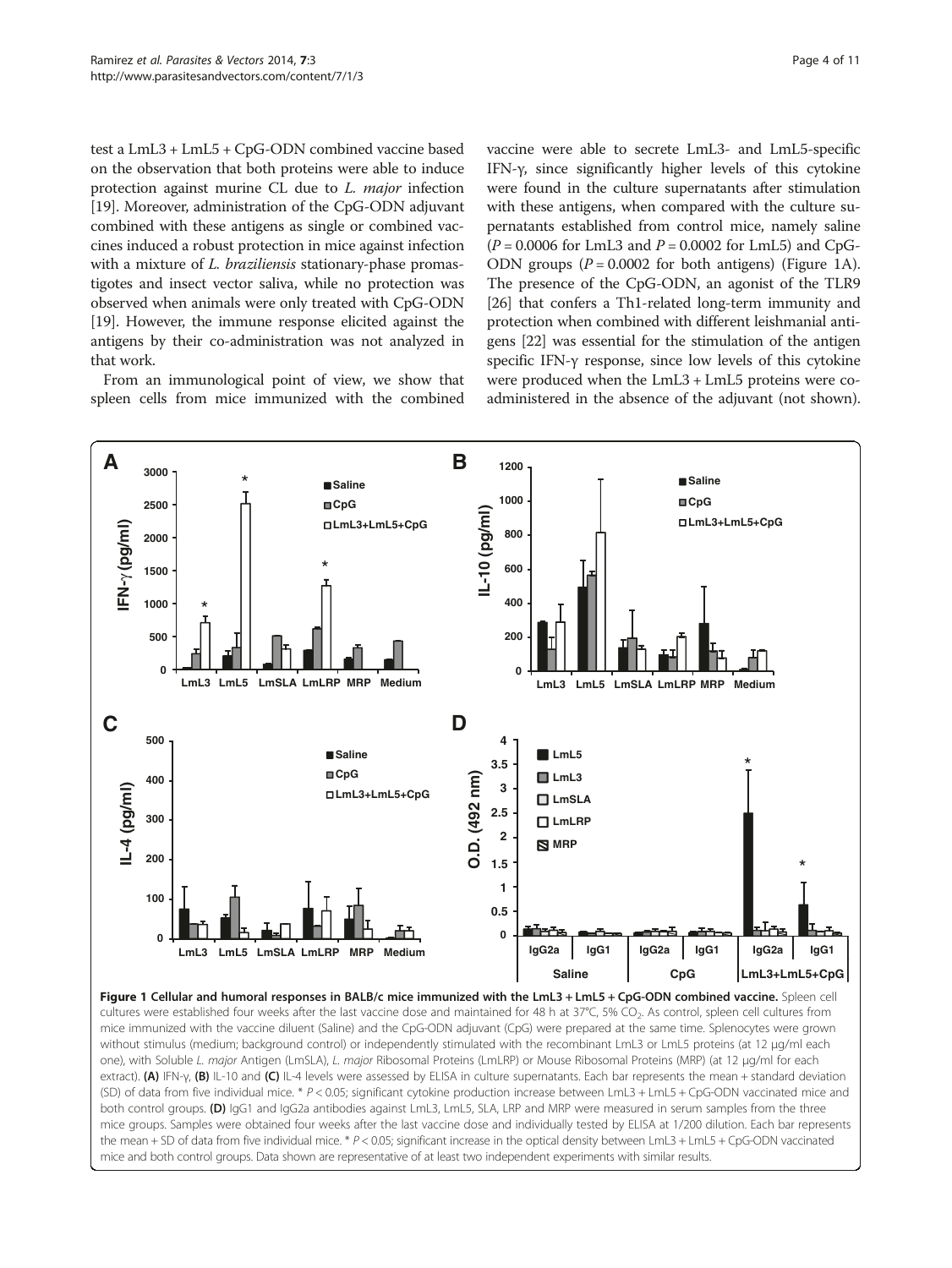The IFN-γ mediated response was comparable to that induced when each one of the antigens was administered in the presence of the same adjuvant [\[19\]](#page-9-0). The LmL3 and LmL5 combined vaccine also induced similar patterns of IL-10 and IL-4 secretion than single based vaccines [[19](#page-9-0)]. Spleen cells from vaccinated mice showed a slightly higher production of IL-10 than control mice groups when stimulated with LmL5, although the differences were not significant (Figure [1](#page-3-0)B). Very low similar levels of IL-4 were detected in vaccinated and control groups after stimulation with both recombinant proteins (Figure [1](#page-3-0)C). In addition, vaccinated mice showed a specific anti-LmL5 humoral response that was predominantly of the IgG2a isotype  $(P = 0.01$  compared with saline and CpG-ODN groups) although IgG1 antibodies specific for this antigen were also observed in the sera from immunized mice  $(P = 0.03$  compared with saline and CpG-ODN groups) (Figure [1D](#page-3-0)). It can be concluded that the vaccine combining LmL3, LmL5 and CpG-ODN induced a predominant Th1-like response for both antigens of different magnitude, stronger for LmL5 than for LmL3, because of the robust production of LmL5-specific IFN-γ and by the presence of anti-LmL5 IgG2a antibodies, markers of Th1-type responses [\[27](#page-9-0)]. The immune response elicited against the recombinant proteins was correlated with a production of IFN-<sup>γ</sup> when L. major ribosomes (LmLRP) were employed for in vitro stimulation (Figure [1A](#page-3-0); LmLRP). The lack of LmSLA-specific production of cytokines (Figure [1](#page-3-0)A-C; LmSLA) may be related to the lower contents of ribosomal proteins in a total parasite extract when compared to the LmLRP preparation.

Leishmania LmL3 and LmL5 proteins were selected for a cross-protection analysis due to their high degree of conservation among different Leishmania species [\[19\]](#page-9-0). On the other hand, and regarding host counterparts, L. major LmL3 and LmL5 showed lower identity and similarity scores with respect to their mouse homologs: Mus musculus L3 (NCBI: NP\_038790.2), identity: 59.4%, similarity: 74.0%; Mus musculus L5 (NCBI: NP\_000960.2), identity: 53.4%, similarity: 68.5%. Remarkably, no humoral or cellular responses against host ribosomal proteins were observed in vaccinated mice (Figure [1](#page-3-0)A-D; MRP). This lack of immune cross-reactivity between parasite and host intracellular proteins belonging to conserved families was also observed for other intracellular antigens, such as histones and heat shock proteins in infected individuals [[28](#page-9-0)]. This observation has been related to the location of B and T cell epitopes in the most divergent regions of these parasite proteins [\[28-30\]](#page-9-0).

# Effects of vaccination in the development of CL due to L. amazonensis and VL due to L. chagasi in BALB/c mice

Since the development of vaccines against leishmaniasis requires the definition of potential candidates capable of inducing protective responses against different Leish-mania species [[12\]](#page-9-0), we evaluated the protective efficacy of the combined vaccine (LmL3 + LmL5 + CpG-ODN) in two different forms of murine leishmaniasis. The first one was a model of infection with a high dose of L. amazonensis stationary promastigotes in the footpad of BALB/c mice. This highly pathogenic species is able to cause different forms of American Tegumentary leishmaniasis (ATL) and VL in humans and a severe CL in mice [[31](#page-10-0),[32](#page-10-0)]. Mice immunized with the combined vaccine showed a reduction in the lesion size when compared with control mice groups immunized with saline or with the adjuvant alone (Figure [2A](#page-5-0)). Differences were significant until nine weeks after infection when compared with saline and until seven weeks when compared with CpG-ODN group (Figure [2](#page-5-0)A). At the end of the assay (nine weeks after challenge), the parasite burdens found in the infected footpads were lower in vaccinated mice than in both controls groups (Figure [2B](#page-5-0)).

The decrease in parasite loads in the infected footpads was statistically significant when compared with both groups  $(P = 1.6 \times 10^{-5}$  and  $P = 4.5 \times 10^{-5}$  for saline and CpG-ODN groups, respectively). It was concluded that although the administration of the adjuvant alone could have a slight influence on the outcome of infection, the administration of the combined vaccine induced a delay of the progressive disease due to the L. amazonensis challenge. The BALB/c-L. amazonensis model of infection has been employed for a limited number of antigenic preparations including some antigens described as protective in other forms of the disease like the LACK protein or the amastigote A2 antigen (reviewed in [[11\]](#page-9-0)) and the Leishmania P4 nuclease, a protein immunogenic in humans infected with L. major [\[33\]](#page-10-0) and related to protection against experimental murine L. pifanoi infection [[34](#page-10-0)]. Among them, the most protective formulation was based on defined antigens administered in combination with IL-12: P4 nuclease [[35](#page-10-0)] or the A2 protein [\[20\]](#page-9-0), since no footpad swelling was observed after L. amazonensis challenge. Although it is difficult to establish a direct comparison between different vaccine candidates (due to the use of different parasite strains, number of parasite in the inoculum, adjuvants employed, etc.), the combined vaccine assayed here seems to be inducing weaker protection than vaccines that employ IL-12 as adjuvant, a cytokine that plays a central role in promoting Th1 responses and cellmediated immunity [\[36\]](#page-10-0). The effects of the combined vaccine are more comparable with other vaccines based on parasite total proteins [[37-39\]](#page-10-0), antigenic extracts [[38](#page-10-0)-[40](#page-10-0)] including LRP + saponin [[15](#page-9-0)] and some DNA vaccines based on the A2 [\[41](#page-10-0)] or LACK [[39](#page-10-0)] proteins, that induced a delay in the footpad swelling. Of interest, the 4.5-log reduction observed in the footpad parasite loads of mice vaccinated with the LmL3 + LmL5 + CpG-ODN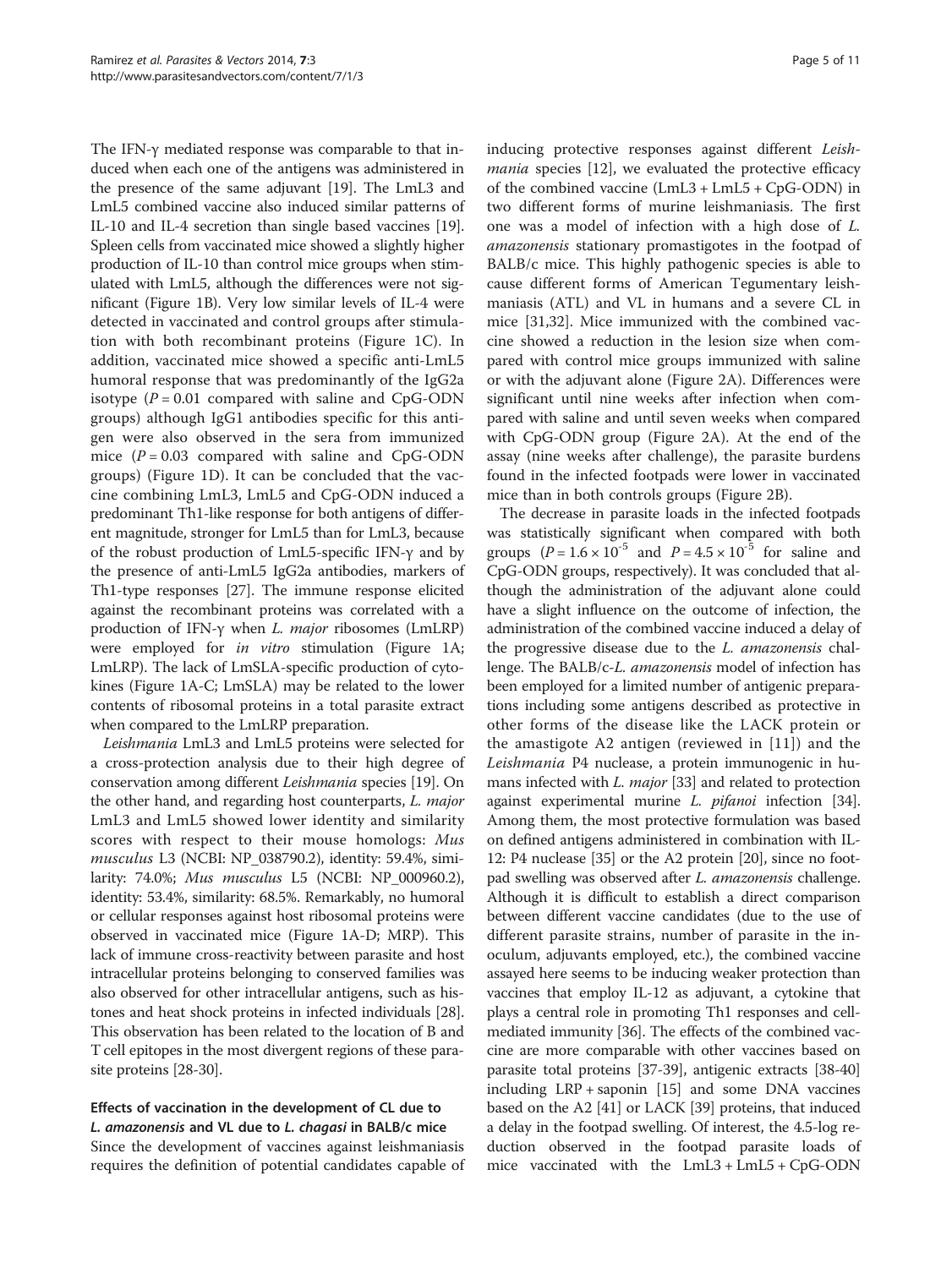<span id="page-5-0"></span>

indicates significant decrease in the footpad parasite burdens between vaccinated and both control groups. (C) Parasite burdens (parasites per organ) in the spleen, in the liver and in the popliteal lymph node draining the infected footpad (DLN) after L. chagasi infection. Mean + SD of four mice in each group is shown. P values (saline immunized versus vaccinated or CpG-ODN immunized versus vaccinated) are included in the table at the right of the graph. Data shown are representative of two independent experiments with similar results.

preparation with respect to both control groups (Figure 2B) was comparable in magnitude with parasite burden differences observed in mice vaccinated with the most protective formulations and their controls [[20](#page-9-0),[35,41](#page-10-0)]. Moreover, it should be taken into account that some antigen-based vaccines, such as LACK combined with IL-12 [[20\]](#page-9-0) or a DNA vaccine based on a Nucleoside Hidrolase [[41\]](#page-10-0) an antigen that induces partial protection against other Leishmania species [\[34](#page-10-0)], were unable to control murine CL due to L. amazonensis infection. In addition, some parasite serine-proteases were able to exacerbate the *L. amazonensis* related disease when immunized as a prophylactic preparation alone or combined with saponin [[42\]](#page-10-0).

A great number of different molecules have been tested as second generation vaccines in murine models of VL infection [\[43](#page-10-0)]. Most of the tested antigens were studied using the intravenous route of infection that guarantee the induction of VL but could undervalue the potential efficacy of some vaccines [\[44\]](#page-10-0). We decided to subcutaneously challenge L. chagasi in the footpad of BALB/c mice because this model has been accepted as an optimal screening tool to analyze protective antigens [[45\]](#page-10-0) and has been previously employed to test the immunoprophylactic properties of different parasite components [[46,47](#page-10-0)], including the combination of LRP and saponin [[15\]](#page-9-0). As it is shown in Figure 2C the L. chagasi challenge resulted in parasite active infection with the presence of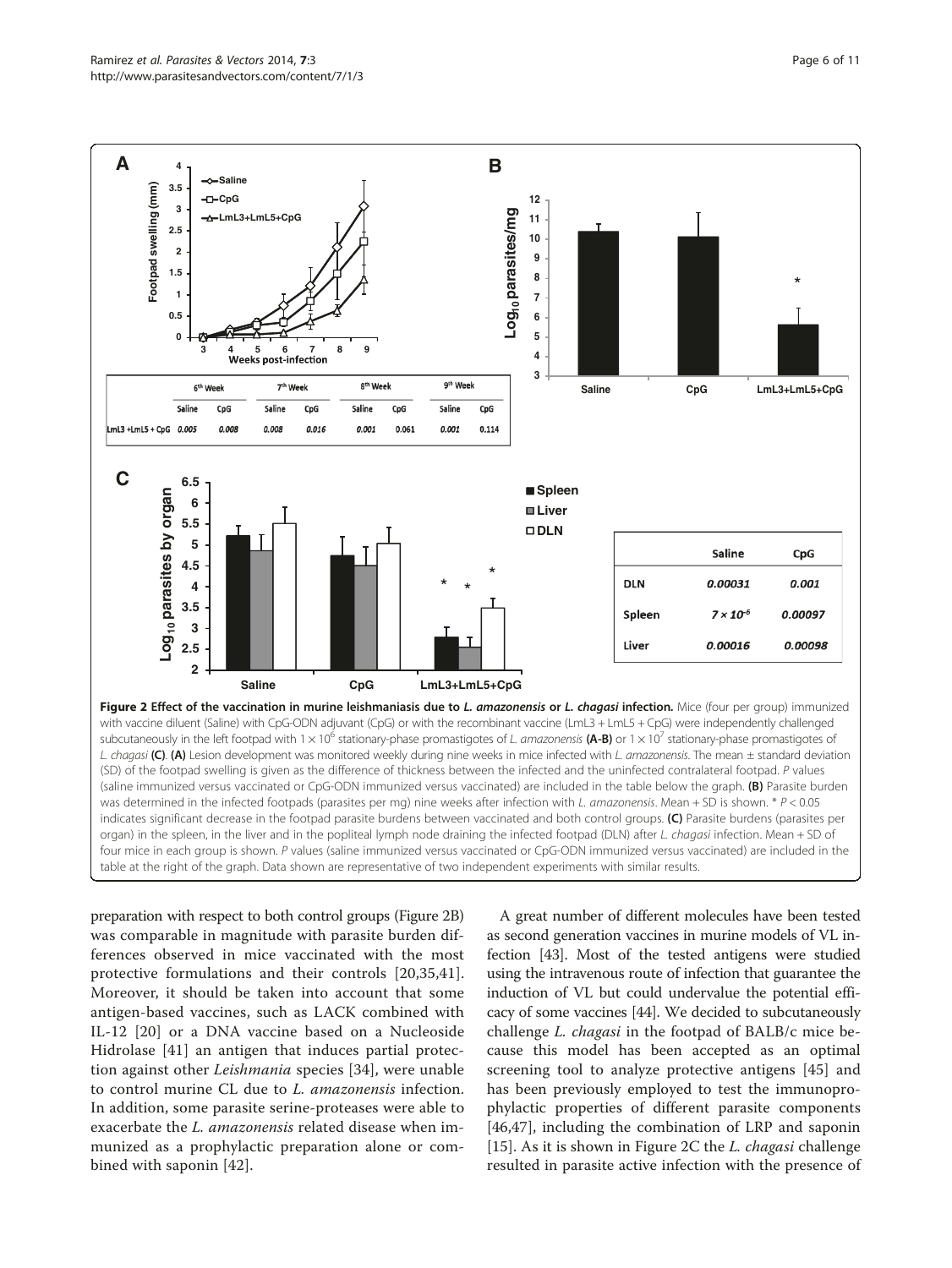parasites in the DLN (in the absence of footpad swelling) but also in the spleen and in the liver, internal organs involved in parasite replication in murine VL [[48\]](#page-10-0). Nine weeks after infection, mice immunized with LmL3 + LmL5 + CpG-ODN showed significantly lower parasite burdens than both control groups in the three analyzed organ locations (Figure [2](#page-5-0)C). The decrease of parasite loads in the vaccinated mice was more evident in the internal organs (2.5-log reduction in the liver and in the spleen when compared with saline group and 2-log reduction in the liver and in the spleen when compared with the CpG-ODN group). A significant decrease in the parasite burdens of the lymph node draining the infected footpad (2-log and 1.5-log reduction when compared with saline and CpG-ODN groups, respectively) was also observed. As it also occurred after L. amazonensis challenge (the present study) and other cutaneous species  $(L.$  major and  $L.$  braziliensis [\[19](#page-9-0)]) vaccinated mice were able to control the replication of different *Leishmania* species, allowing the conclusion that LmL3 and LmL5 based vaccines will fit the requirements to a pan-Leishmania vaccine.

# Immunological parameters associated with protection

To determine the immunological parameters of protection, the production of different cytokines in the supernatants of spleen cell cultures, established from the different groups of mice and stimulated with different antigenic preparations was analyzed.

First, the post-infection response against the antigens composing the vaccine was examined. Vaccinated and infected mice showed an IFN-γ LmL3- and LmL5 specific production that was absent in the infected control groups. A significant increase in the level of this cytokine in the supernatant of vaccinated versus saline and CpG spleen cells cultures was observed after stimulation with LmL3:  $P = 0.0006$  for both antigens in L. *amazonensis* infected mice (Figure [3A](#page-7-0)) and  $P = 0.0008$ and  $P = 0.0007$ , respectively, in *L. chagasi* infected mice (Figure [3B](#page-7-0)). Similarly, stimulation with LmL5 resulted in the secretion of higher levels of IFN-γ in vaccinated than in saline and CpG control mice groups:  $P = 0.0008$ for both antigens in L. amazonensis infected mice (Figure [3](#page-7-0)A) and  $P = 2 \times 10^{-5}$  and  $P = 3 \times 10^{-5}$ , respectively, in L. chagasi infected mice (Figure [3](#page-7-0)B). We did not detect antigen specific IL-4 or IL-10 production after stimulation with the recombinant LmL3 or LmL5 proteins in the vaccinated and infected mice. Thus, it was concluded that after challenge the Th1-like response elicited against the LmL3 and LmL5 ribosomal proteins by the vaccine was maintained. Following infection, cellular responses elicited against LmL5 were higher than those detected against LmL3. The different immunogenic properties of the two recombinant proteins were

also observed in the humoral responses elicited against both proteins in the infected mice. In both mouse models, L. amazonensis vaccinated and infected mice (Figure [4A](#page-8-0)) or L. chagasi vaccinated and infected mice (Figure [4](#page-8-0)B) the reactivity against LmL5 was stronger than against LmL3, as also occurred in mice vaccinated with these proteins after L. *major* infection [[19\]](#page-9-0). In the L. amazonensis model higher IgG2a anti-LmL3 and anti-LmL5 antibody reactivity were observed in vaccinated than in saline mice groups ( $P = 0.0063$  and  $P = 0.0006$ , respectively) or in CpG-ODN immunized mice  $(P =$ 0.002 and  $P = 0.001$ , respectively) (Figure [4A](#page-8-0)). After L. chagasi infection only the IgG2a anti-LmL5 antibodies showed higher reactivity in vaccinated than in control mice  $(P = 0.002$  saline and  $P = 0.003$  CpG-ODN) (Figure [4B](#page-8-0)).

The systemic cellular response in infected BALB/c mice against *L. amazonensis* parasite total proteins was analyzed by LaSLA (prepared from this parasite specie) stimulation of spleen cell cultures established from saline and CpG-ODN control groups. SLA specifically induced the secretion of IL-4 and IL-10 production in the absence of IFN-γ production in both infected control groups (Figure [3](#page-7-0)A). This low T- cell response also reported for other experimental infections performed with L. amazonensis [[15,20,](#page-9-0)[41,49\]](#page-10-0) can negatively affect the activation of the effector functions of macrophages for destroying the intracellular amastigotes [\[31,50\]](#page-10-0). On the contrary, after infection vaccinated mice mounted a LaSLA-specific IFN-γ mediated response (vaccinated mice versus saline  $[P = 0.0005]$  or CpG-ODN  $[P =$ 0.0006] groups) (Figure [3](#page-7-0)A), that may be activating the macrophages for destruction of parasites at the infection site, resulting in the observed decrease of the parasite load shown in Figure [2B](#page-5-0). As reported here, induction of parasite specific IFN-γ responses by vaccination was also related to protection induced by parasite lysates [[15,](#page-9-0)[38,39\]](#page-10-0) or single parasite proteins based vaccines [[35,39\]](#page-10-0). In addition, a decrease in the LaSLA-mediated IL-4 and IL-10 responses was observed in the vaccinated and infected mice (Figure [3](#page-7-0)A). A comparison between saline and CpG-ODN controls and protected mice revealed that spleen cells from vaccinated mice produced significantly lower amounts of IL-4 ( $P = 2 \times 10^{-5}$  and  $P =$ 0.0002, respectively) and IL-10 ( $P = 0.002$  and  $P = 0.0001$ , respectively). A decrease in IL-10 was correlated with protection induced by the P4 Hidrolase protein + IL-12 vaccine [[35\]](#page-10-0) and a decrease of IL-4 and IL-10 parasitespecific mediated responses was also observed in mice protected by the administration of LRP + saponin [\[15](#page-9-0)], although the exact role of these cytokines in the development of lesions due to L. amazonensis is not fully understood [[31\]](#page-10-0). The humoral responses elicited against total parasite proteins were in accordance with the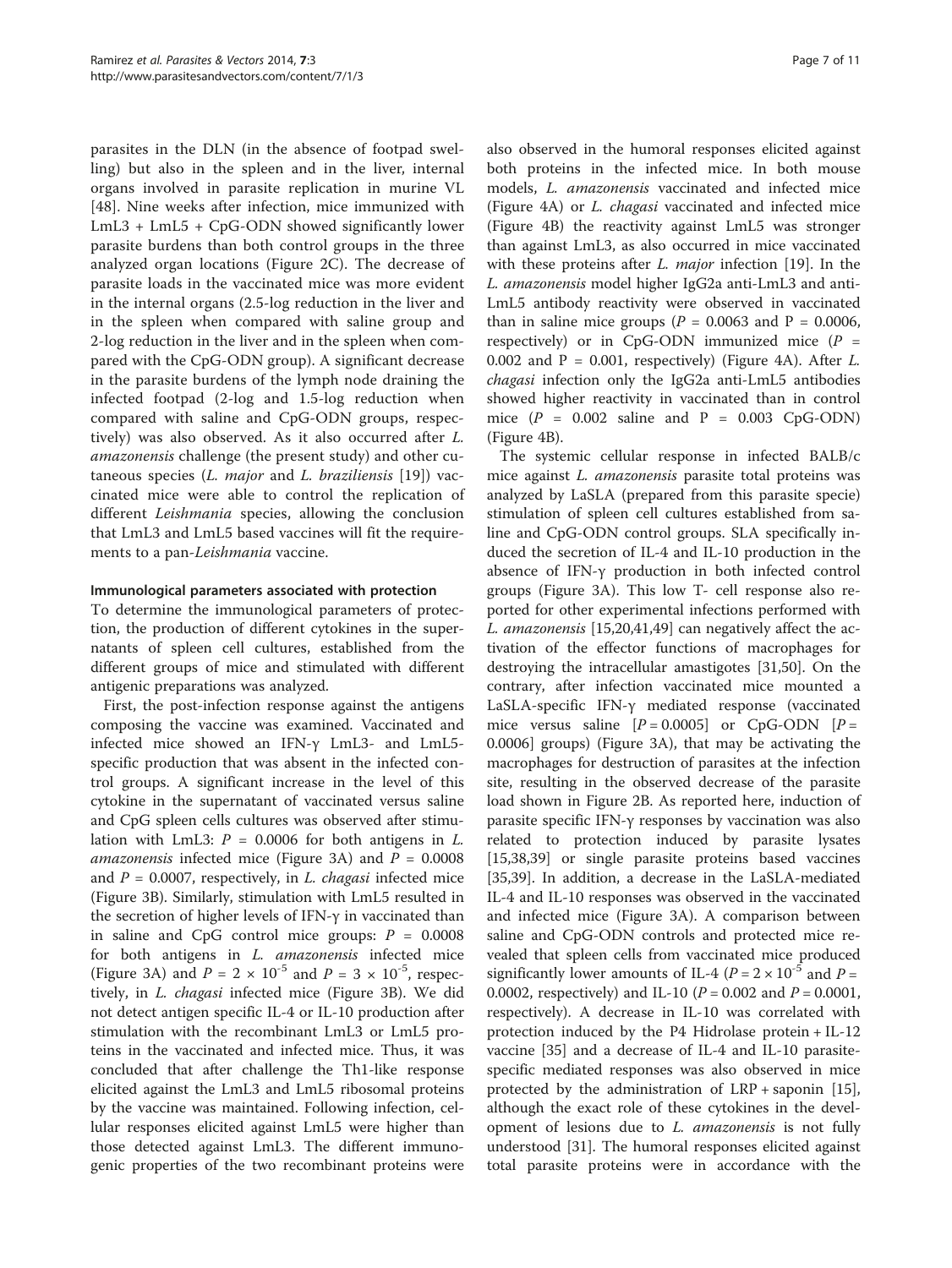<span id="page-7-0"></span>

cellular responses induced by infection, since anti-LaSLA antibodies found in the vaccinated mice were mainly of the IgG2a isotype, being the anti-LaSLA reactivity of the IgG1 isotype antibodies significantly lower than those detected in both control groups  $(P = 0.0006$  versus saline and  $P = 0.0007$  versus CpG-ODN, respectively) (Figure [5](#page-8-0)).

Similarly, when the cellular responses elicited in BALB/c mice infected with *L. chagasi* against the LcSLA (using extracts prepared from this parasite specie) were analyzed, a LcSLA-specific production of IFN-γ was detected in the vaccinated mice that was absent in saline ( $P = 5 \times 10^{-9}$ ) or CpG-ODN ( $P = 4 \times 10^{-7}$ ) groups (Figure 3B). This response was correlated to the predominant presence of anti-LcSLA IgG2a antibodies in the sera from vaccinated and infected mice (Figure [5](#page-8-0)). Since IFN-γ dependent activation of infected macrophages for production of nitric oxide is necessary for Leishmania intracellular killing [\[51](#page-10-0)] this cytokine has been considered one of the main factors implicated in the acquired immunity against infection with viscerotropic Leishmania species [\[15](#page-9-0)[,41,52,53\]](#page-10-0). IL-10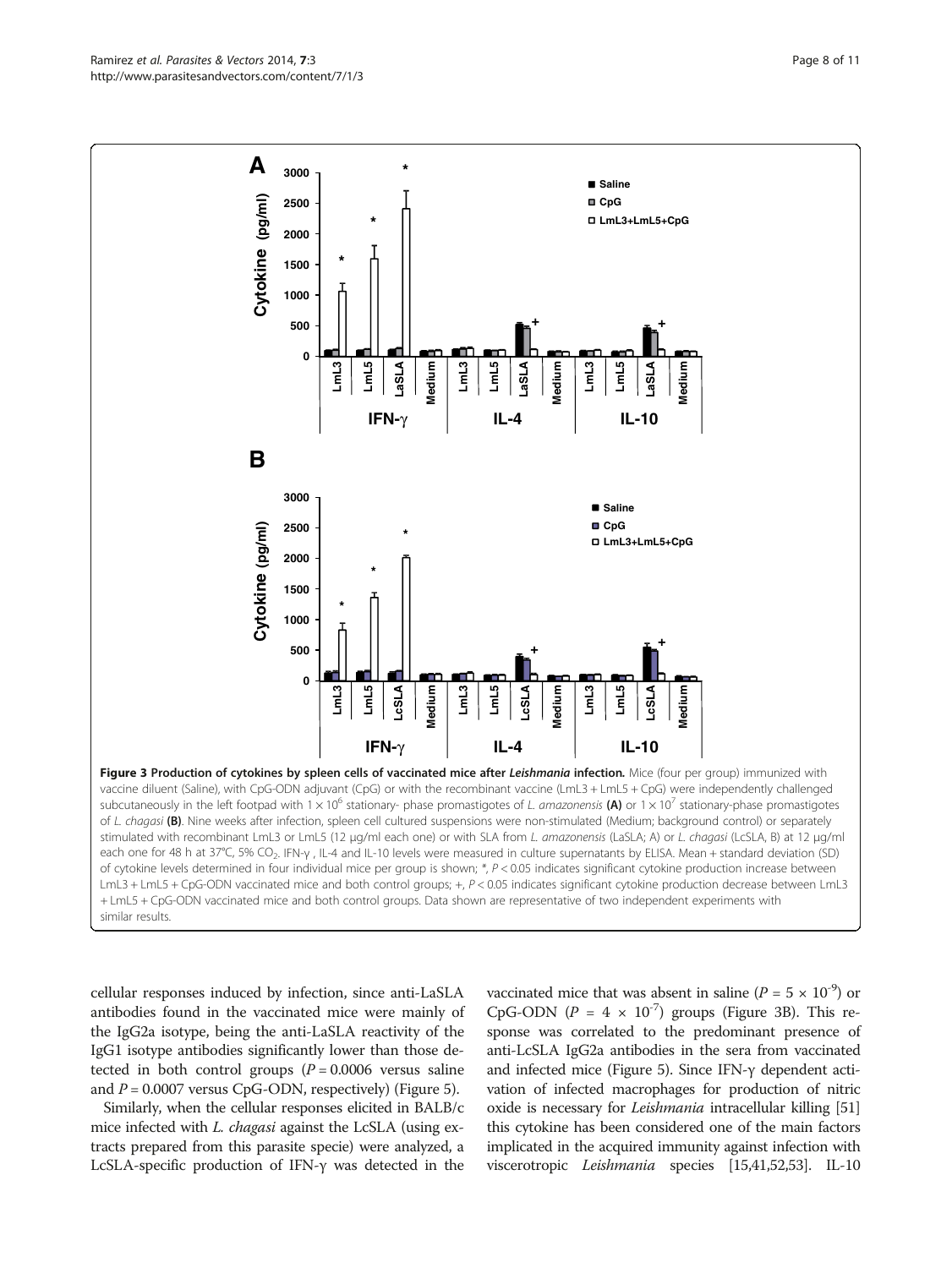<span id="page-8-0"></span>

parasite mediated responses are critical for VL progression [[54](#page-10-0)], since BALB/c mice lacking the gene for IL-10 [\[55\]](#page-10-0) or BALB/c mice treated with an anti-IL-10 receptor antibody [[56](#page-10-0)] are resistant to infection. In accordance, mice vaccinated with the  $LmL3 + LmL5 + CpG-ODN$  combined vaccines showed a specific decrease in the LcSLA-mediated IL-10 ( $P = 0.0004$  for saline and  $P = 8 \times 10^{-7}$  for CpG-ODN) (Figure [3B](#page-7-0)) and also a controlled production of IL-4 specific for the parasite antigens ( $P = 7 \times 10^{-5}$  for saline and  $P = 2 \times 10^{-5}$  for CpG-ODN) (Figure [3B](#page-7-0)) correlated to the presence of low levels of anti-LcSLA IgG1 reacting antibodies (Figure 5). Although the implication of IL-4 mediated responses in murine VL progression has not been clearly demonstrated, various reports have correlated the induction of protection against a subcutaneous challenge



with L. chagasi to the control of Leishmania-specific IL-4 mediated responses [[15](#page-9-0)[,41,46,47\]](#page-10-0).

# **Conclusions**

The present study indicated that the administration of a vaccine based on the combination of the recombinant versions of the L. major ribosomal proteins L3 and L5 in the presence of a Th1 adjuvant (CpG-ODN) conferred crossprotection in BALB/c mice against subcutaneous infection with two different Leishmania species: L. amazonensis and L. chagasi. After vaccination, mice showed an LmL3, LmL5 and LRP (Leishmania ribosomal proteins) Th1-like response as shown by the production of IFN-γ specific for these antigens, in the absence of IL-10 or IL-4-specific responses. In spite of the conserved nature of the ribosomal proteins, vaccinated mice did not show cellular and humoral responses against the ribosomal protein of the vertebrate host (MRP extract). The immune response against LmL3 and LmL5 elicited by the combined vaccine was maintained after infection in the vaccinated and protected mice. Protection was also correlated with the induction of parasite dependent IFN-γ responses and with the downregulation of parasite dependent IL-4 and IL-10 responses. Since LmL3 and LmL5 based vaccines were able to induce protection against different Leishmania species in BALB/c mice (L. amazonensis and L. chagasi; this work) and other cutaneous species such as  $L$ . *major* and  $L$ . *braziliensis* [\[19](#page-9-0)] we may conclude that these antigens could play a relevant role as components of a pan-Leishmania vaccine.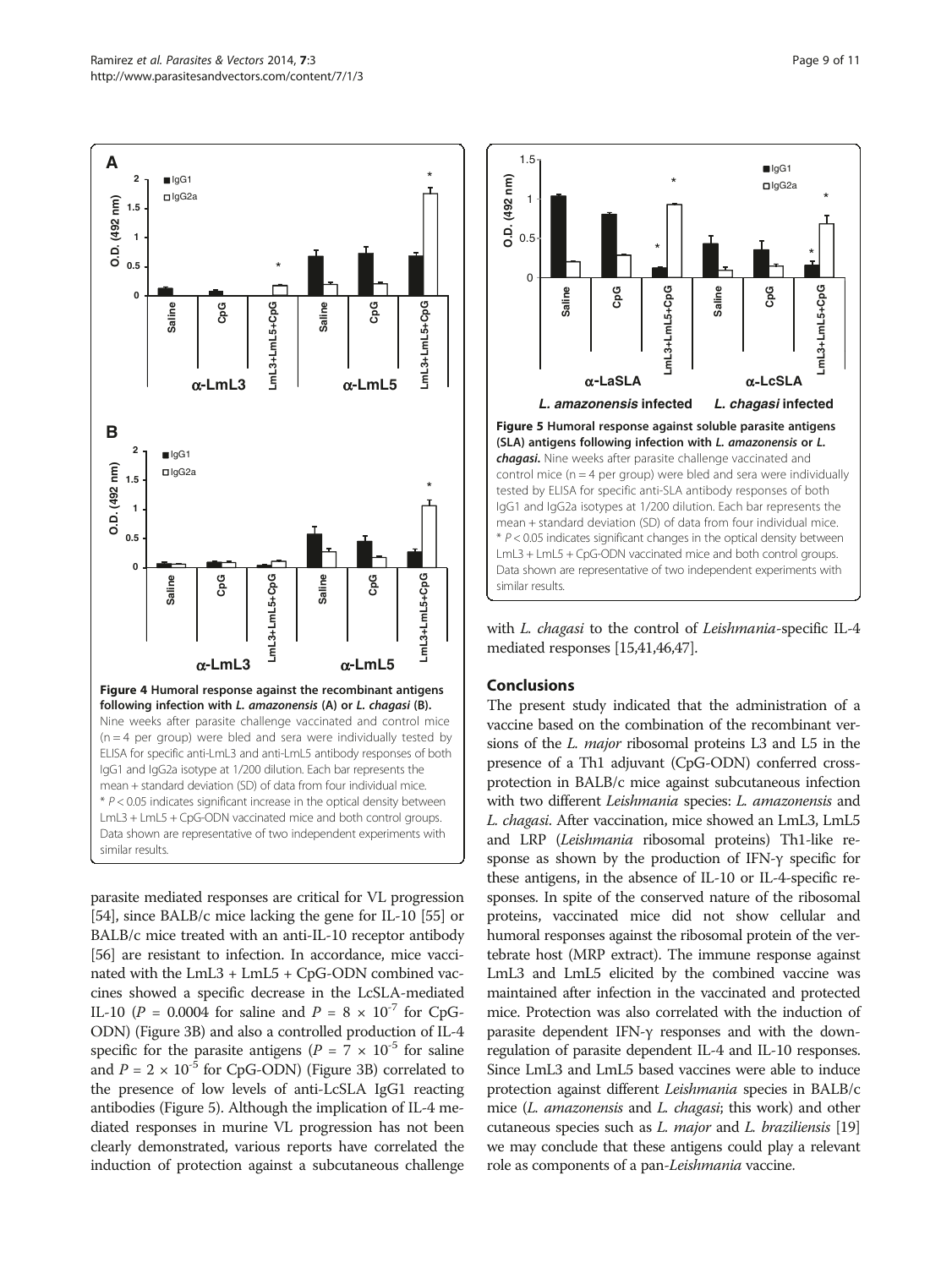### <span id="page-9-0"></span>Competing interests

The authors declare that they have no competing interests.

### Authors' contributions

LR, LC, MCD, MACF, DGV, MRE and MS carried out the experimental procedures. MACF, DMS, CIO, MRE, CA, PB, CAPT, EAFC and MS conceived the research, contributed with data analysis and revised the manuscript. EAFC and MS wrote the manuscript. All authors read and approved the final version of the manuscript.

### Acknowledgements

The study was supported in Spain by grants from Laboratorios LETI S.L.u-Fundación Severo Ochoa, from Ministerio de Ciencia e Innovación FIS/ PI080101 and FIS PI11/00095 and from the Instituto de Salud Carlos III within the Network of Tropical Diseases Research (VI P I + D + I 2008-2011, ISCIII -Subdirección General de Redes y Centros de Investigación Cooperativa (RD12/0018/0009)). This work was also, in part, supported by grants from Instituto Nacional de Ciência e Tecnologia em Nano-Bbiofarmacêutica, FAPEMIG (CBB-APQ-00496-11 and CBB-APQ-00819-12), and CNPq (APQ-472090/ 2011-9 and APQ-482976/2012-8). EAFC is a grant recipient of CNPq. MACF is a grant recipient of CAPES/FAPEMIG. A CBMSO institutional grant from Fundación Ramón Areces is also acknowledged.

### Author details

<sup>1</sup>Centro de Biología Molecular Severo Ochoa (CSIC-UAM), Departamento de Biología Molecular. Nicolás Cabrera 1, Universidad Autónoma de Madrid, 28049 Madrid, Spain. <sup>2</sup>Programa de Pós-Graduação em Ciências da Saúde: Infectologia e Medicina Tropical, Faculdade de Medicina, Universidade Federal de Minas Gerais, Belo Horizonte, Minas Gerais, Brazil. <sup>3</sup>Departamento de Bioquímica e Imunologia, Instituto de Ciências Biológicas, Universidade Federal de Minas Gerais, Belo Horizonte, Minas Gerais, Brazil. <sup>4</sup>Centro de Pesquisas Gonçalo Moniz, FIOCRUZ, Salvador, Bahia, Brazil. <sup>5</sup>Research & Development Department, Laboratorios LETI S.L.u, 28760 Madrid, Spain. <sup>6</sup>Departamento de Patologia Clínica, COLTEC, Universidade Federal de Minas Gerais, Belo Horizonte, Minas Gerais, Brazil.

### Received: 24 September 2013 Accepted: 28 December 2013 Published: 2 January 2014

#### References

- 1. Herwaldt BL: Leishmaniasis. Lancet 1999, 354(9185):1191–1199.
- 2. Moreno J, Vouldoukis I, Martin V, McGahie D, Cuisinier AM, Gueguen S: Use of a LiESP/QA-21 vaccine (CaniLeish) stimulates an appropriate Th1-dominated cell-mediated immune response in dogs. PLoS Negl Trop Dis 2012, 6(6):e1683.
- 3. Marcondes M, Ikeda FA, Vieira RF, Day MJ, Lima VM, Rossi CN, Perri SH, Biondo AW: Temporal IgG subclasses response in dogs following vaccination against Leishmania with Leishmune(R). Vet Parasitol 2011, 181(2–4):153–159.
- 4. Fernandes AP, Coelho EA, Machado-Coelho GL, Grimaldi G Jr, Gazzinelli RT: Making an anti-amastigote vaccine for visceral leishmaniasis: rational, update and perspectives. Curr Op Microbiol 2012, 15(4):476–485.
- 5. Mutiso JM, Macharia JC, Kiio MN, Ichagichu JM, Rikoi H, Gicheru MM: Development of Leishmania vaccines: predicting the future from past and present experience. J Biomed Res 2013, 27(2):85–102.
- 6. Handman E: Leishmaniasis: current status of vaccine development. Clin Microbiol Rev 2001, 14(2):229–243.
- 7. Beattie L, Evans KJ, Kaye PM, Smith DF: Transgenic Leishmania and the immune response to infection. Parasite Immunol 2008, 30(4):255–266.
- 8. Carrion J, Folgueira C, Soto M, Fresno M, Requena JM: Leishmania infantum HSP70-II null mutant as candidate vaccine against leishmaniasis: a preliminary evaluation. Parasit Vectors 2011, 4:150.
- Passero LF, Carvalho AK, Bordon ML, Bonfim-Melo A, Carvalho K, Kallas EG, Santos BB, Toyama MH, Paes-Leme A, Corbett CE, et al: Proteins of Leishmania (Viannia) shawi confer protection associated with Th1 immune response and memory generation. Parasit Vectors 2012, 5:64.
- 10. Iborra S, Parody N, Abanades DR, Bonay P, Prates D, Novais FO, Barral-Netto M, Alonso C, Soto M: Vaccination with the Leishmania major ribosomal proteins plus CpG oligodeoxynucleotides induces protection against experimental cutaneous leishmaniasis in mice. Microbes Infect 2008, 10(10–11):1133–1141.
- 11. Soto M, Ramirez L, Pineda MA, Gonzalez VM, Entringer PF, de Oliveira Indiani C, Nascimento IP, Souza AP, Corvo L, Alonso C, et al: Searching genes encoding Leishmania antigens for diagnosis and protection. Scholar Res Exch 2009, 2009:ID 173039.
- 12. Beaumier CM, Gillespie PM, Hotez PJ, Bottazzi ME: New vaccines for
- neglected parasitic diseases and dengue. Transl Res 2013, 162(3):144–155. 13. Duthie MS, Raman VS, Piazza FM, Reed SG: The development and clinical evaluation of second-generation leishmaniasis vaccines. Vaccine 2012, 30(2):134–141.
- 14. Mauricio IL, Stothard JR, Miles MA: The strange case of Leishmania chagasi. Parasitol Today 2000, 16(5):188–189.
- 15. Chavez-Fumagalli MA, Costa MA, Oliveira DM, Ramirez L, Costa LE, Duarte MC, Martins VT, Oliveira JS, Olortegi CC, Bonay P, et al: Vaccination with the Leishmania infantum ribosomal proteins induces protection in BALB/c mice against Leishmania chagasi and Leishmania amazonensis challenge. Microbes Infect 2010, 12(12–13):967–977.
- 16. Iborra S, Carrion J, Anderson C, Alonso C, Sacks D, Soto M: Vaccination with the Leishmania infantum acidic ribosomal P0 protein plus CpG oligodeoxynucleotides induces protection against cutaneous leishmaniasis in C57BL/6 mice but does not prevent progressive disease in BALB/c mice. Infect Immun 2005, 73(9):5842–5852.
- 17. Ramirez L, Iborra S, Cortes J, Bonay P, Alonso C, Barral-Netto M, Soto M: BALB/c mice vaccinated with Leishmania major ribosomal proteins extracts combined with CpG oligodeoxynucleotides become resistant to disease caused by a secondary parasite challenge. J Biomed Biotechnol 2010, 2010:181690.
- 18. de Moura TR, Novais FO, Oliveira F, Clarencio J, Noronha A, Barral A, Brodskyn C, de Oliveira CI: Toward a novel experimental model of infection to study American cutaneous leishmaniasis caused by Leishmania braziliensis. Infect Immun 2005, 73(9):5827–5834.
- 19. Ramirez L, Santos DM, Souza AP, Coelho EA, Barral A, Alonso C, Escutia MR, Bonay P, de Oliveira CI, Soto M: Evaluation of immune responses and analysis of the effect of vaccination of the Leishmania major recombinant ribosomal proteins L3 or L5 in two different murine models of cutaneous leishmaniasis. Vaccine 2013, 31(9):1312–1319.
- 20. Coelho EA, Tavares CA, Carvalho FA, Chaves KF, Teixeira KN, Rodrigues RC, Charest H, Matlashewski G, Gazzinelli RT, Fernandes AP: Immune responses induced by the Leishmania (Leishmania) donovani A2 antigen, but not by the LACK antigen, are protective against experimental Leishmania (Leishmania) amazonensis infection. Infect Immun 2003, 71(7):3988–3994.
- 21. Shi PY, Maizels N, Weiner AM: Recovery of soluble, active recombinant protein from inclusion bodies. Biotechniques 1997, 23(6):1036–1038.
- 22. Rhee EG, Mendez S, Shah JA, Wu CY, Kirman JR, Turon TN, Davey DF, Davis H, Klinman DM, Coler RN, et al: Vaccination with heat-killed Leishmania antigen or recombinant leishmanial protein and CpG oligodeoxynucleotides induces long-term memory CD4<sup>+</sup> and CD8<sup>+</sup> T cell responses and protection against Leishmania major infection. J Exp Med 2002, 195(12):1565–1573.
- 23. Buffet PA, Sulahian A, Garin YJ, Nassar N, Derouin F: Culture microtitration: a sensitive method for quantifying Leishmania infantum in tissues of infected mice. Antimicrob Agents Chemothe 1995, 39(9):2167–2168.
- 24. Coler RN, Goto Y, Bogatzki L, Raman V, Reed SG: Leish-111f, a recombinant polyprotein vaccine that protects against visceral leishmaniasis by elicitation of CD4+ T cells. Infect Immun 2007, 75(9):4648–4654.
- 25. Bertholet S, Goto Y, Carter L, Bhatia A, Howard RF, Carter D, Coler RN, Vedvick TS, Reed SG: Optimized subunit vaccine protects against experimental leishmaniasis. Vaccine 2009, 27(50):7036–7045.
- 26. Ulevitch RJ: Therapeutics targeting the innate immune system. Nat Rev Immunol 2004, 4(7):512–520.
- 27. Coffman RL: Mechanisms of helper T-cell regulation of B-cell activity. Ann N Y Acad Sci 1993, 681:25–28.
- 28. Requena JM, Alonso C, Soto M: Evolutionarily conserved proteins as prominent immunogens during Leishmania infections. Parasitol Today 2000, 16(6):246–250.
- 29. Meddeb-Garnaoui A, Toumi A, Ghelis H, Mahjoub M, Louzir H, Chenik M: Cellular and humoral responses induced by Leishmania histone H2B and its divergent and conserved parts in cutaneous and visceral leishmaniasis patients, respectively. Vaccine 2010, 28(7):1881–1886.
- 30. Probst P, Stromberg E, Ghalib HW, Mozel M, Badaro R, Reed SG, Webb JR: Identification and characterization of T cell-stimulating antigens from Leishmania by CD4 T cell expression cloning. J Immunol 2001, 166(1):498-505.